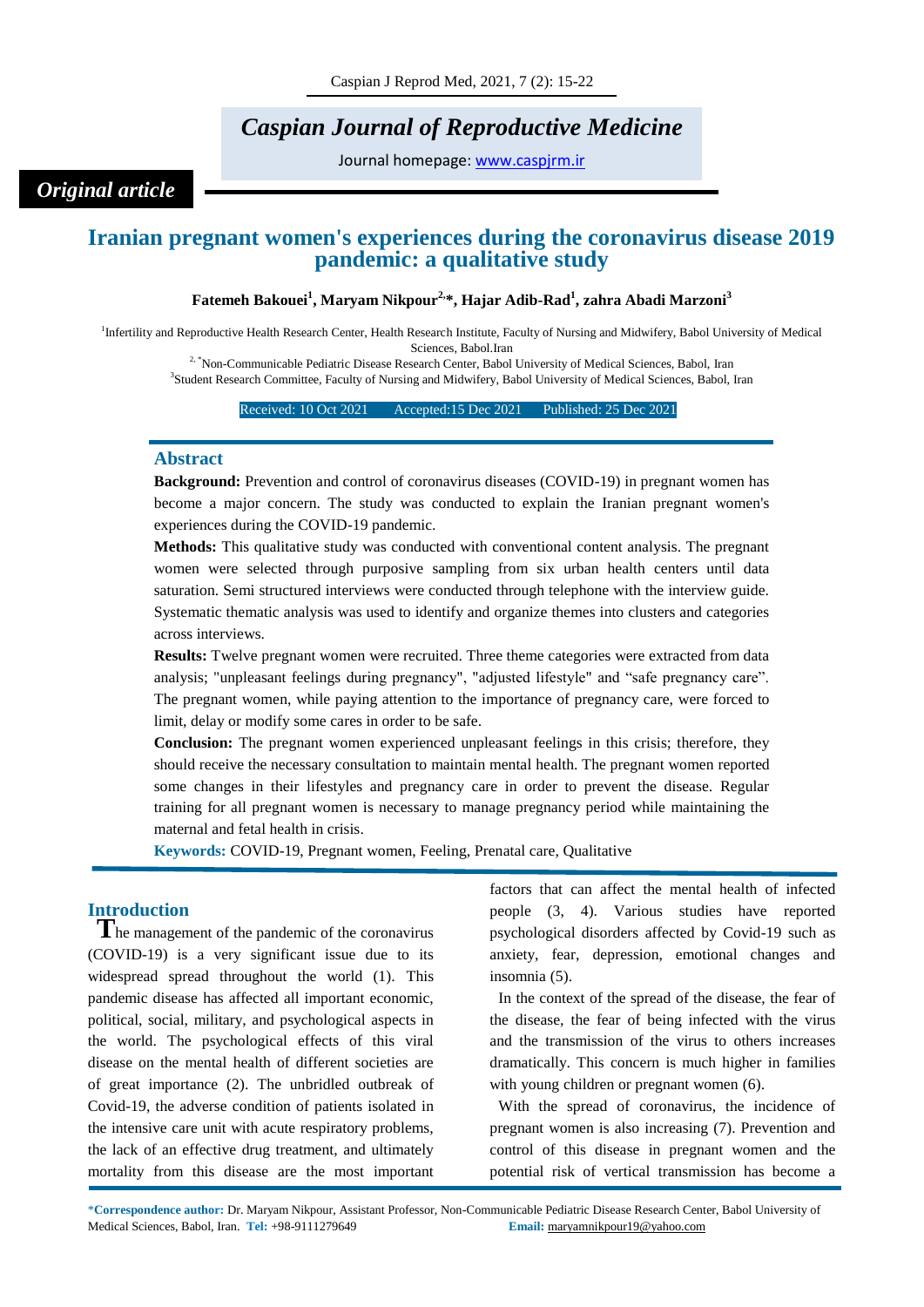major concern (8). The pregnant women may be at greater risk for worrying and caring for their fetus because of the risk to their fetus. On the other hand, due to quarantine and the possibility of infection, they have trouble receiving routine care for their pregnancies (9) . Healthcare providers should be aware that adverse effects may occur due to the restriction of the routine prenatal care. As a result, the necessary prenatal care and consultations should continue (10).

Given the spread of COVID-19 disease and the importance of the health of the pregnant women, a qualitative approach can be helpful in understanding the pregnant women's experiences and perspectives in this crisis. The result can be valuable to decision makers and policymakers in the health care system of country. Therefore, this qualitative study was conducted to explain the Iranian pregnant women's experiences during the COVID-19 pandemic.

## **Materials & Methods**

This qualitative study with conventional content analysis was done to explain the pregnant women's experiences during coronavirus disease crisis in Iran. This research was approved by the Ethics Committee of Babol University of Medical Sciences (IR.MUBABOL.REC.1399.110). Written informed consent was obtained from all individual participants included in the study. The participants were recruited through purposive sampling. They were selected from six urban health centers in north, south, east and west of Babol, a city in north of Iran. They were invited to participate actively and voluntarily in individual interviews (obtaining verbal informed consent) with permission to record interviews. In the current quarantine situation, telephone interviews were conducted. In this study, sampling continued with maximum variance until data saturation. That means that no new codes or categories from participants emerged.

Semi structured interviews with open-ended questions were conducted between May 3 and June 10, 2020 and continued with twelve pregnant women. At the beginning of each interview, the purpose of the research was explained and the interviews were recorded with permission. Interviews began with a warm up and personal profile questions, and then the women were asked open-ended questions to share their



experiences about the subject in the interview. Some of the interview questions are as follows:

"When you noticed the coronavirus epidemic, what came to your mind?", "Explain your experience during this time?", "What steps have you taken in this regard?", "What changes have you made?", "What has caused these changes?". The probing questions were also used during interviews for better understanding and more description topics (such as: "Please explain more about this.", "What do you mean?", "Why?" and "How?"). The duration of the interview varied from 16 to 27 minutes, depending on the complete expression of experiences. The recorded interviews were transcribed verbatim within 48-72 hours of the interviews and the inductive thematic analysis was done.

Systematic thematic analysis was used to identify and organize themes into clusters and categories across interviews. The transcripts were carefully read several times by two researchers from the research team and coded for all emerging concepts. Subsequent interview codes were compared with each other and with the previous interview codes. Then they were classified according to the similarities and differences in the main concepts. The authors agreed on three categories after several reviews.

The credibility of the data was done by the interviewer using the summarizing of the pregnant women' statements (member check). To provide dependability, the codes, clusters, and categories were independently extracted by the first and second authors (experts in qualitative study). To increase the confirmability, themes were analyzed by constantly checking the data and bracketing on preconceived ideas.

### **Results**

The current study's sample consisted of 12 pregnant women who had health records in six selected health centers in Babol (Table 1).

They were regularly receiving their prenatal care in these centers before COVID-19 crisis. Three theme categories were extracted from the analysis of the pregnant women's experiences in COVID-19 crisis (Table 2): "unpleasant feelings during pregnancy", "adjusted lifestyle", and "safe pregnancy care".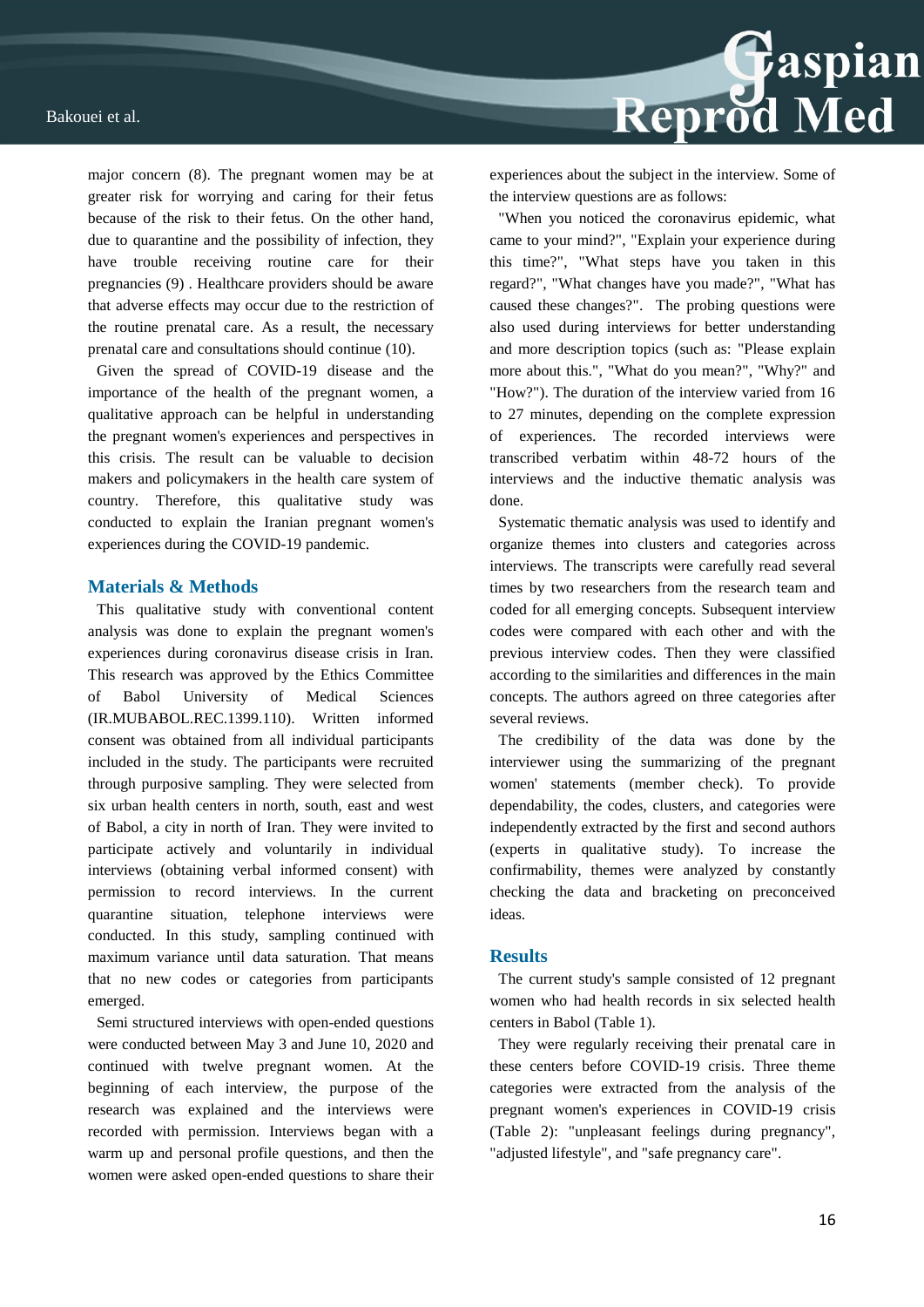

**Table 1.** Characteristics of participants

### **Table 2.** Theme categories and clusters

### **1. Unpleasant feelings during pregnancy**

- A. Worry and fear
- B. Become obsessed
- C. Decreased tolerance threshold
- D. Feeling of sickness
- E. Be discouraged

# **2. Adjusted lifestyle**

- A. Negative interpersonal communication
- B. Pay attention to hygiene
- C. Changing the diet plan
- D. Restrictions on social activities
- E. Management of concerns.

# **3. Safe pregnancy care**

- A. Restrictions on prenatal care
- B. Virtual care
- C. Adjustment of pregnancy care

# **Theme category 1: Unpleasant feelings during pregnancy**

The participants' statements show that concomitant pregnancy with COVID-19 epidemic led to unpleasant feelings during pregnancy.

## **Theme cluster 1-1: Worry and fear**

The pregnant women shared their experiences that the presence of the disease in society has led to worry and fear in various aspects of life, especially in relation to

pregnancy, fetus, and childbirth. They expressed this concern and fear in different terms; worrying about catching COVID-19 and its transmission to the fetus, worrying about the susceptibility of pregnant women, worrying about the fetal miscarriages and death, the fear of congenital and genetic abnormalities in the fetus, the fear of damage to fetal intelligence, and lack of companionship during childbirth and after that.

Reprod Med

*"My biggest worry was, for example, if I get infected, my baby will get it too, it has a negative effect on my baby, and I may even lose my baby." (P7)*

*"I'm always worried that my baby will be born with low birth weight and she needs special care, or I'm afraid my baby will have abnormalities or congenital disorders on genetic, bone, and heart. "(P2)*

*"The biggest worry is childbirth, what should I do? What should I do with a small child? Neither my mother nor anyone can come to me; I am alone during childbirth and after that. My problems will increase." (P5)*

### **Theme cluster 1-2: Become obsessed**

High transferability and stability of virus on surfaces of objects, and also the different syndromes of COVID-19 infection have lead the pregnant women experienced the obsessive thinking. The obsessive thinking was about paying attention to hygiene, symptoms of the disease, and fetal health.

*"I think I became obsessed; I always wash my hands. For example, I wash my hands, the moment I touch the phone, I wash my hands again."(P3)*

*"All the time, I was counting my baby's movements at home or for example, if I had a little cough, fever or a headache, I was worried I might get infected." (P6)*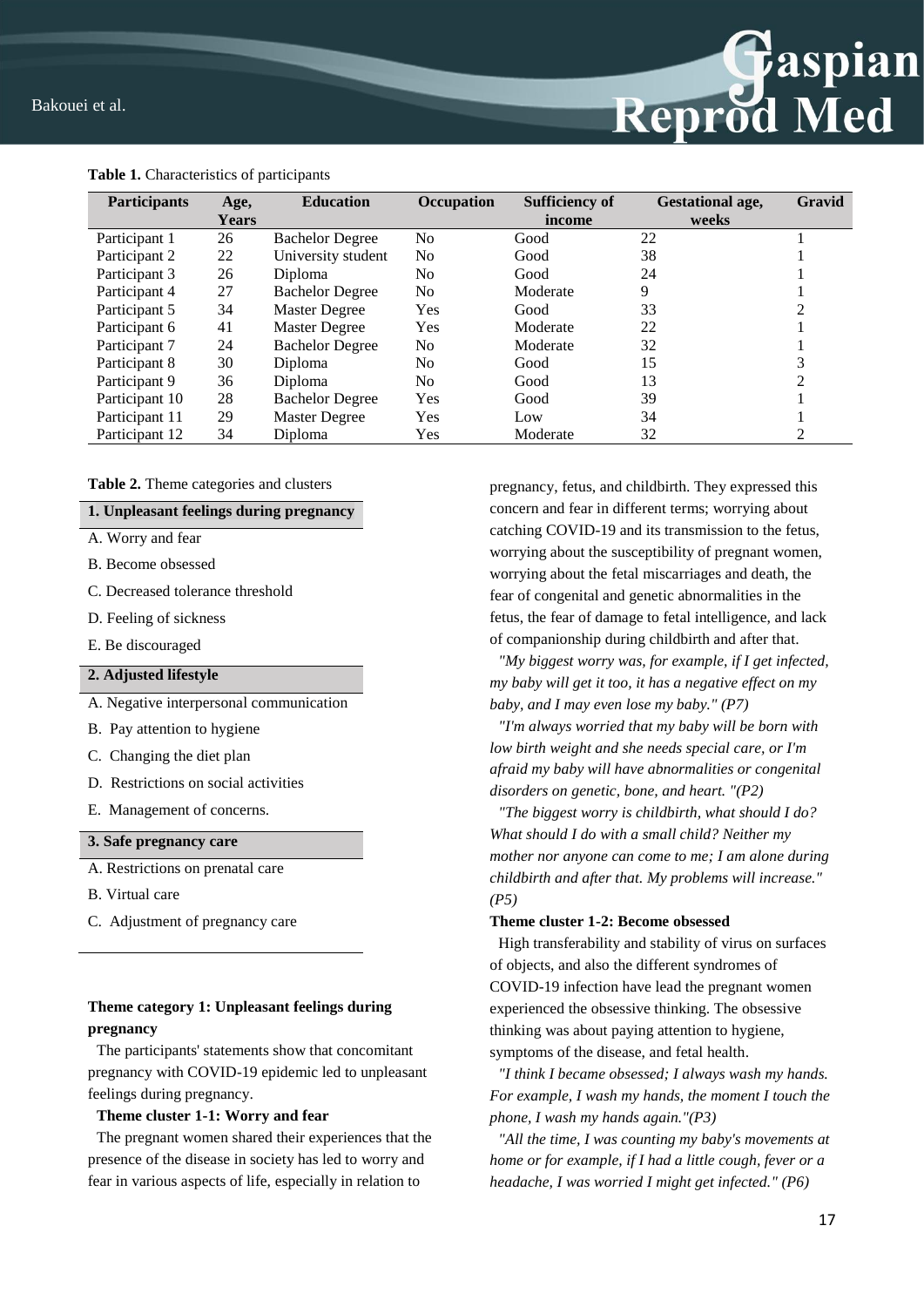

#### **Theme cluster 1-3: Decreased tolerance threshold**

Staying at home, in quarantine, and restrictions on the social activities during COVID-19 crisis led to decreased tolerance threshold in pregnant women. They highlighted that got angry quickly and became aggressive with their husbands.

*"I think that sitting at home is a disease, I don't have the patience, when my husband comes, he is tired, too, but I expect a lot from him. I'm not bored of reading a book; I'm not bored at all." (P6)*

*"Staying at home made me nervous, I'm not bored. I used to help my daughter with homework, but not now." (P8)*

#### **Theme cluster 1-4: Feeling of sickness**

The pregnant women reported decreased sleep and appetite, a sense of introversion, and in general, the feeling of being sick.

"At first my appetite was good, but I have no appetite now. My sleep is very low; I can't sleep at night." (P6)

"It was a very bad time, I just cried, I felt sick. I feel that I can't live in calm, the change has been huge." (P1)

### **Theme cluster 1-5: Be discouraged**

The pregnant women stated that they did not enjoy their pregnancy and did not have a pleasant pregnancy, which discouraged them from living.

*"I think that life is cold and soulless. we always have to pay attention to hygiene. We can't go out and communicate with anyone. I like to go out." (P6)*

*"I got pregnant after ten years. I wish I could get pregnant later and I didn't have these worries." (P12)*

*Theme category 2: Adjusted lifestyle*

*The second category of themes is: "adjusted lifestyle", which included five clusters.* 

# **Theme cluster 2-1: Negative interpersonal communication**

All the pregnant women mentioned the fact that they made "negative interpersonal communication" during COVID-19 epidemic. This cluster emerged in response to the health warnings at social distances to prevent the disease.

*"Well, that was upsetting. I am the only child in the family. I couldn't see my dad and mom. Yeah, it was really sad that I couldn't hug my dad and mom." (P1)*

*"Our life was hard. We were in quarantine. I can't stay in quarantine for long. Well, if I don't communicate, I get depressed." (P8)*

### **Theme cluster 2-2: Pay attention to hygiene**

All pregnant women repeatedly stated that they did hygienic items such as frequent hand washing and disinfection of things during this period.

*"My husband and I used to disinfect the whole house with alcohol and like this such as mobile phone, pen, TV remote…. If we touched anything, we had to disinfect our hands at that moment. We disinfected everything bought. We didn't have to put it directly in the refrigerator." (P6).*

*"When we bought bread, we had to warm it up, or disinfect the surfaces, the doors, we wore masks and gloves." (P9)*

#### **Theme cluster 2-3: Changing the diet plan**

Almost all participants experienced changes in their diet to strengthen the immune system and prevent the occurrence of COVID-19 disease. Here are some examples of quotes:

*"For example, I ate certain foods or things that strengthened my immune system, such as orange juice and took vitamin C pills." (P7)*

*"Having herbal tea such as cinnamon tea, ginger tea… I mix everything I have for example, cinnamon, thyme, jujube ..." (P9)*

**Theme cluster 2-4: Restrictions on social activities**

This cluster was formed according to the pregnant women's statements about not going to public places to prevent the epidemic.

*"Then I say we had our own special plans, we planned for our holidays, we planned for special ceremonies, I am a happy person and I loved these things very much, I got away from these good things in my life."(P6)*

*"We do not have much fun anymore. Long quarantine is annoying to me. In corona epidemic, I didn't even go out to shop. I bought everything online, my newborn's clothes and other needed things." (P10)*

### **Theme cluster 2-5: Management of concerns**

The latest cluster in the adjusted lifestyle theme category is "management of concerns". This cluster refers to a set of experienced practices that women apply to control and reduce their worries and anxiety. Almost all pregnant women, based on their interests and beliefs, decided to do something to alleviate the worries created during COVID-19 crisis.

*"I tried to reduce my worries by reading Quran or praying. By communicating with God, by heart*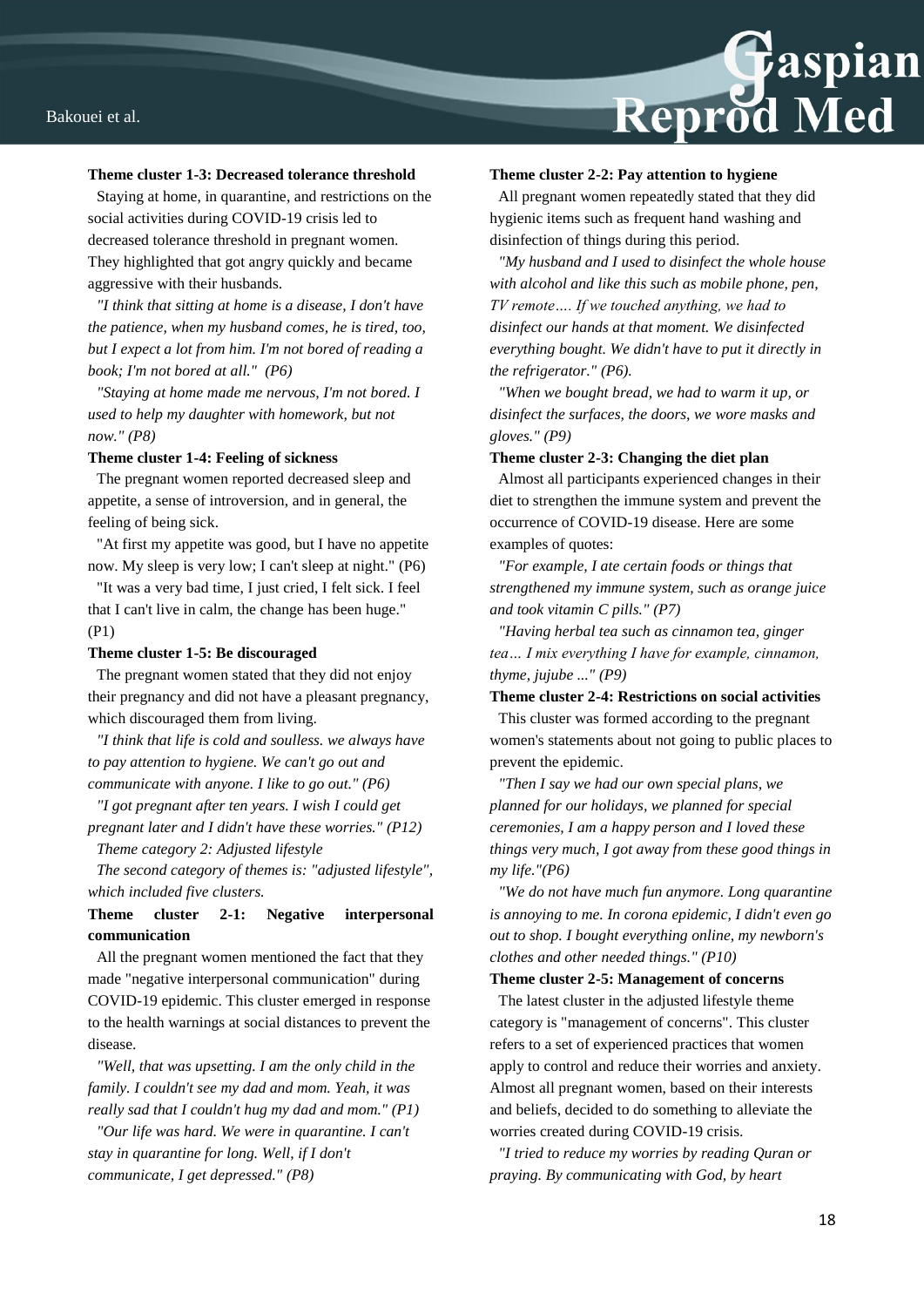

*contacting with God, I keep calm. I was thinking about the positive aspects. I was trying to use news sources that I think are very credible, such as our own newscasts or TV shows for pregnant women."(P2)*

*"I turn on the incense stick, I lit a candle, I try not to think about corona, I was trying to do those." (P6)*

### **Theme category 3: Safe pregnancy care**

The pregnant women, while paying attention to the importance of pregnancy care, were forced to limit, delay, or modify some cares in order to be safe.

Theme cluster 3-1: Restrictions on prenatal care

The pregnant women stated that they limited or delayed many of their pregnancy care, because they were worried about getting Covid-19. These cares were such as ultrasound of the fetal, the routine pregnancy visits, and fetal health screening.

*"During corona crisis, I did not go the health center or my doctor's office. In my opinion, if I went, I would get this infection. My pregnancy care was not performed on time. I delayed the fetal health test and had to have an amniocentesis. If I had done this test on time, I wouldn't be amniocentesis now. This is a very difficult test." (P6)* 

*"I delayed my pregnancy care and did not do the tests. I only was going for the essential care." (P10)*

# **Theme cluster 3-2: Virtual care**

According to the quotes of pregnant women, virtual care was one strategy for receiving pregnancy care during corona crisis. The healthcare providers have created a group in the virtual space such as WhatsApp or Telegram to provide care for the pregnant women. In this virtual group, the questions, problems, and concerns of pregnant women were answered. Of course, along with this virtual program, telephone counseling was also providing.

*"Midwives have formed a WhatsApp group for pregnancy care. We sent the test and ultrasound sheets in WhatsApp. Midwives see them and answer."(P2)*

*"If I had a problem or question, I would contact my midwife by phone and I was guided. For example, about my constipation, I got a phone call and my problem was solved." (P11)*

#### **Theme cluster 3-3: Adjustment of pregnancy care**

This cluster is another strategy for the pregnant women who had missed out the face-to-face prenatal care or were deprived of some of the health-promoting group programs during COVID- 19 crisis.

*"I couldn't go to the doctor; I was measuring my blood pressure and weight at home." (P12)*

*"I can't go to the pregnancy classes; I prefer to read a book to get information." (P7)*

*"Exercising during pregnancy is good for my mood as well as making my childbirth easier; I did these exercises at home." (P2).*

### **Discussion**

Content analysis of the pregnant women's statements showed that the COVID-19 crisis in pregnancy leads to the deprivation of "positive pregnancy experience". The positive pregnancy experience is emphasized by world health organization (WHO) in line with sustainable developmental goals (SDG) and it can lead to a healthy motherhood (11).

COVID-19 crisis affected the mental health of the pregnant women in our study. Their quotes show that they experienced unpleasant feelings during pregnancy. Some pregnant women wished they had not been pregnant during COVID-19 crisis, and their pregnancies were delayed, so they could enjoy their pregnancies.

One of the most frequently repeated codes in the pregnant women's quotes was their worries about the health of the fetus. Various studies demonstrated that fetal health is the most important concern for pregnant women (12, 13). In a qualitative study by Cote et al., concern for fetal health was one of the clusters extracted and the most important concern of the pregnant mothers during pregnancy (12). Mothers believe that the fetus grows inside their body, so they are responsible for the health of the baby (12). It is expected that in the critical period of COVID-19, fetal health concerns in pregnant women will be more than normal. In this line, Brooks et al. showed that the fear of COVID-19 infection and transmitting virus to others in COVID-19 crisis increases dramatically. This concern is greater in pregnant women than in other family members (6).

Some of the feelings experienced by the pregnant women were obsession to repeated checking of COVID-19 symptom and fetal movement, getting angry quickly, aggression, feelings of hopelessness, boredom, and decreased sleep and appetite. Colai and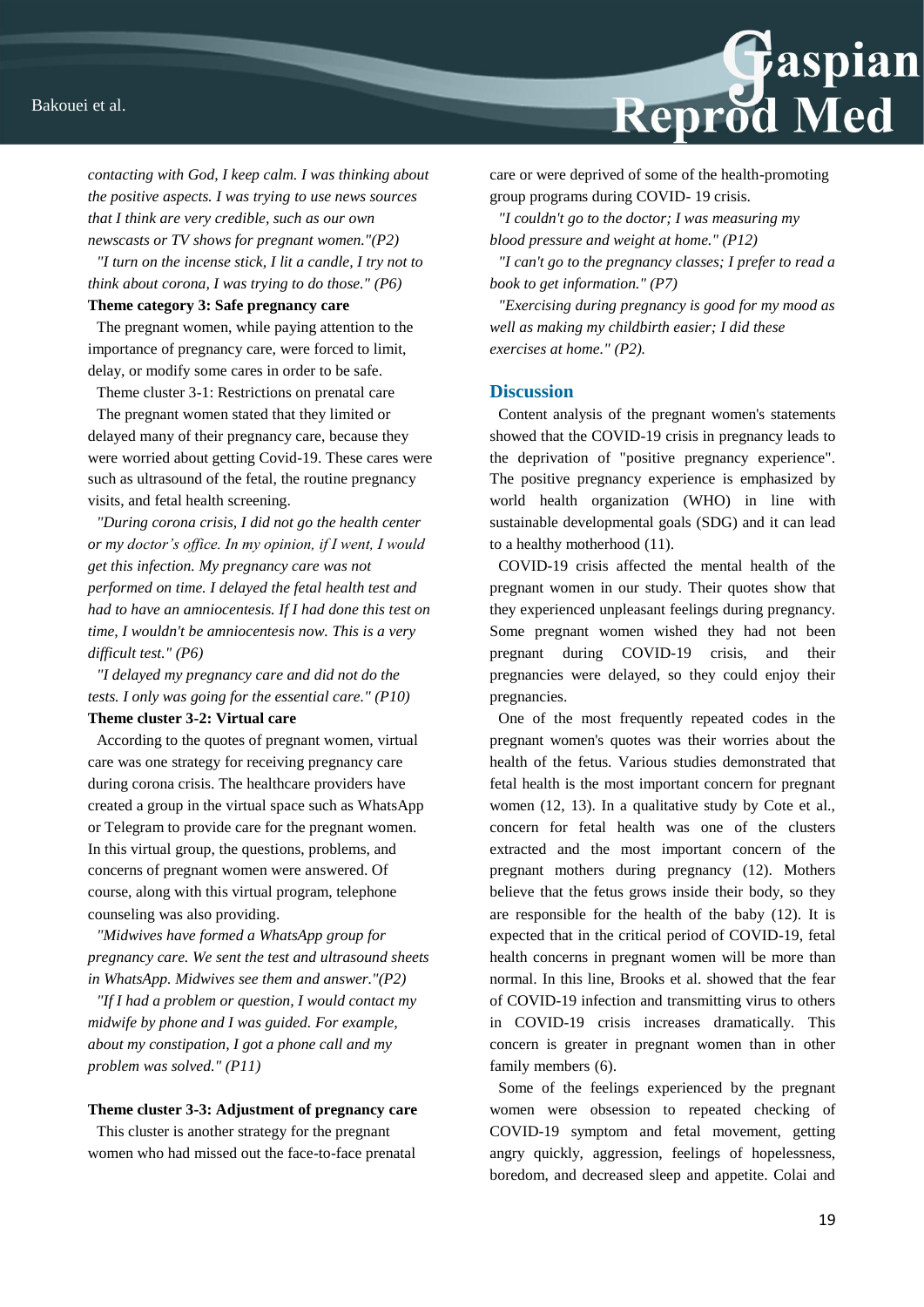et al., in a qualitative study, reported that negative emotions (confusion and pessimism) in home quarantine was one of the main themes' category extracted from the interviews and experiences by students in COVID-19 crisis (14). Also, sense of isolation, sense of insecurity, and uncertainty about life were important themes extracted from patients' experiences in Toronto in quarantine SARS infection (15).

Experiences of the pregnant women showed that COVID-19 crisis adjusted their lifestyle. These changes focused on disease prevention due to the high virus transmission and spread of COVID-19 infection. Cluster of "negative interpersonal communication" was formed with home quarantine, restrictions on communication, less connection with others, and even the deprivation of parental hug. Pregnant mothers need more emotional support, while their support is reduced during COVID-19 crisis due to lack of communication with relatives [16].

The pregnant women during COVID-19 crisis experienced cleaning and hygiene tips, restrictions on social activities, and changing diet plan. They changed their diet plan to strengthen the immune system and increase resistance to COVID-19 infection. This change is in line with the culture of Iran, encouraging the application of traditional medicine (such as herbal teas) or according to modern medicine plan (pharmaceutical supplements). Nutritionists recommend that proper nutrition plays an important role in the prevention and management of COVID-19 infection by increasing immune system (17). Another change in the pregnant women's lifestyle was their concerns for strategies based on their beliefs and favorite activities during COVID-19 crisis such as communication with God, reading the Qur'an, receiving information from reliable news sources (radio and television programs), positive thinking, lighting candles, and reading favorite books.

The last theme category extracted from the pregnant women's statements in our study was "safe pregnancy care" which is specific to their pregnancy. The pregnant women's experience showed that COVID-19 crisis has led them to make changes in pregnancy care to keep them safe to the disease. These changes included delaying care, receiving virtual care, and adjusting pregnancy care. Pregnancy care is one of the



most important indicators of preventive medicine and plays a main role in improving the health of mother and child (18). Ministry of Health and Medical Education, in collaboration with health providers, provided virtual care (WhatsApp, Telegram) for pregnant women. Providing virtual care was one of the best solutions to the COVID-19 crisis for prenatal care. These women noted that virtual care was effective in reducing their problems and worries. Modern technologies can provide an opportunity to access maternal and infant health services (19). It is one of the best ways to overcome the challenges of pregnancy care (20). Adjusted pregnancy care was another approach that the pregnant women experienced to cope with the limitations of prenatal care. Due to deprivation of attending pregnancy classes, the pregnant women tried to get appropriate and useful information from reliable medical sites and medical books. They also did some possible care at home, such as blood pressure and weight control, fetal movement checking, walking, and pregnancy exercises.

Given that the pregnant women reported some changes in their lifestyle and pregnancy care in order to prevent COVID-19 disease, regular training and consultations for all pregnant women is necessary to manage this important pregnancy period while maintaining the maternal and fetal health in COVID-19 crisis.

The limitation of the present study was that all pregnant women were interviewed by phone as they did not want to get out of house at least due to COVID-19 crisis. As a result, it was not possible to receive non-verbal cues over the phone.

### **Conclusion**

In summary, the present study explored the pregnant women's experiences during coronavirus disease crisis. Our findings indicated that the pregnant women experienced unpleasant feelings in this crisis; therefore, they should receive the necessary consultation to maintain mental health. All pregnant women reported some changes in their lifestyles and pregnancy care in order to prevent the disease. Regular training for all pregnant women is necessary to manage this important pregnancy period while maintaining the maternal and fetal health during the crisis.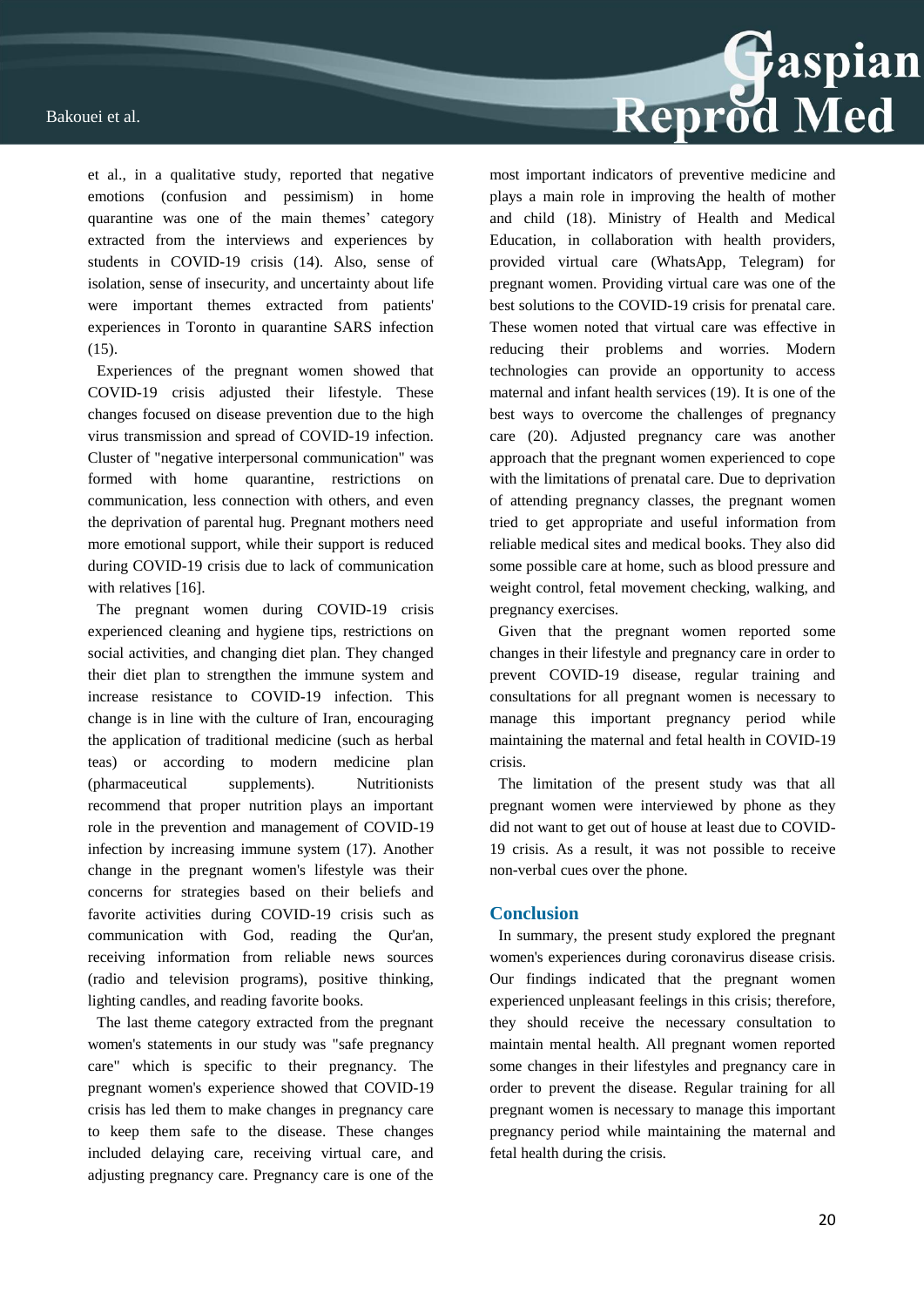

## **Acknowledgements**

The authors would like to thank Babol University of Medical Sciences for its financial support. They are also appreciative to all women who participated in this study.

# **Conflicts of Interest**

The authors declare that no competing interests exist.

# **References**

- 1. Rassouli M, Ashrafizadeh H, Shirinabadi Farahani A and Akbari ME (2020) COVID-19 Management in Iran as One of the Most Affected Countries in the World: Advantages and Weaknesses. Front. Public Health 8:510.
- 2. Li S, Wang Y, Xue J, Zhao N, Zhu T. The impact of COVID-19 epidemic declaration on psychological consequences: a study on active Weibo users. Int J Environ Res.. 2020; 17(6): 2032.
- 3. Xiang YT,Yang Y, Li W, Zhang L, Zhang Q, Cheung T, et al. Timely mental health care for the 2019 novel coronavirus outbreak is urgently needed, Lancet Psychiatry. 2020; 7(3): 228-229.
- 4. Lima CKT, de Medeiros Carvalho PM, Lima IdAS, Oliveira Nunes JVAd, Saraiva JS, Souza RId, et al. The emotional impact of Coronavirus 2019-nCoV (new Coronavirus disease). Psychiatry research. 2020; 287: 112915.
- 5. Yang L, Wu D, Hou Y, Wang X, Dai N, Yang Q, et al. Analysis of psychological state and clinical psychological intervention model of patients with COVID-19. 2020; medRxiv.
- 6. Brooks SK, Webster RK, Smith LE, Woodland L, Wessely S, Greenberg N, et al. The psychological impact of quarantine and how to reduce it: rapid review of the evidence. Lancet 2020; 395(10227): 912-920.
- 7. Yu N, Li W, Kang Q, Xiong Z, Wang S, Lin X, et al. Clinical features and obstetric and neonatal outcomes of pregnant patients with COVID-19 in Wuhan, China: a retrospective, single-centre, descriptive study. Lancet Infect Dis. 2020; 20(5): 559-564.
- 8. Schwartz DA. An analysis of 38 pregnant women with COVID-19, their newborn infants, and maternal-fetal transmission of SARS-CoV-2:

maternal coronavirus infections and pregnancy outcomes. Arch. Path. Lab. 2020; 144(7): 799-805.

- 9. Health. 2020.<https://www.medicalnewstoday.com/> articles/covid-19-pregnancy-and-mental-health.
- 10. ACOG (2020). Novel Coronavirus 2019 (COVID-19). Last updated May 19. <https://www.acog.org/clinical/clinical-guidance/> practice-advisory/articles/2020/03/novelcoronavirus-2019.
- 11. WHo Organization 2016. WHO recommendations on antenatal care for a positive pregnancy experience, World Health Organization. [https://www.who.int/publications/i/item/978924154](https://www.who.int/publications/i/item/9789241549912) [9912.](https://www.who.int/publications/i/item/9789241549912)
- 12.Côté-Arsenault D, Bidlack D. Women's emotions and concerns during pregnancy following perinatal loss. J. Matern. Child Nurs. 2001; 26(3): 128-134.
- 13. Öhman SG, Saltvedt S, Grunewald C, Waldenström U. Does fetal screening affect women's worries about the health of their baby: A randomized controlled trial of ultrasound screening for Down's syndrome versus routine ultrasound screening. Acta Obstet Gynecol Scand. 2004;83(7): 634-640.
- 14. Khodabakhshi-koolaee A. Living in home quarantine: Analyzing psychological experiences of college students during COVID-19 pandemic. Mil Med.. 2020; 22(2): 130-138.
- 15.Cava MA, Fay KE, Beanlands HJ. The experience of quarantine for individuals affected by SARS in Toronto. Public Health Nurs.2005; 22(5): 398-406.
- 16. Fakari FR, Simbar M. Coronavirus Pandemic and Worries during Pregnancy; a Letter to Editor. Arch. Acad Emerg Med. 2020; 8(1) : e21.
- 17. Field CJ, Johnson IR, Schley PD. Nutrients and their role in host resistance to infection. J Leukoc Biol. 2002;71(1): 16-32.
- 18. Esfandyari Nejad P, Nezamivand Chegini S, Najar S. A survey on the compatibility of prenatal care offered at the second and third trimester of pregnancy with standard guidelines of country in Ahvaz health care centers, 2012. Iran J Obstet Gynecol Infertil.2016;19(19): 1-14.
- 19. Ngabo F, Nguimfack G, Nwaigwe F, Mugeni C, Muhoza D, Wilson DR, et al. Designing and Implementing an Innovative SMS-based alert system (RapidSMS-MCH) to monitor pregnancy